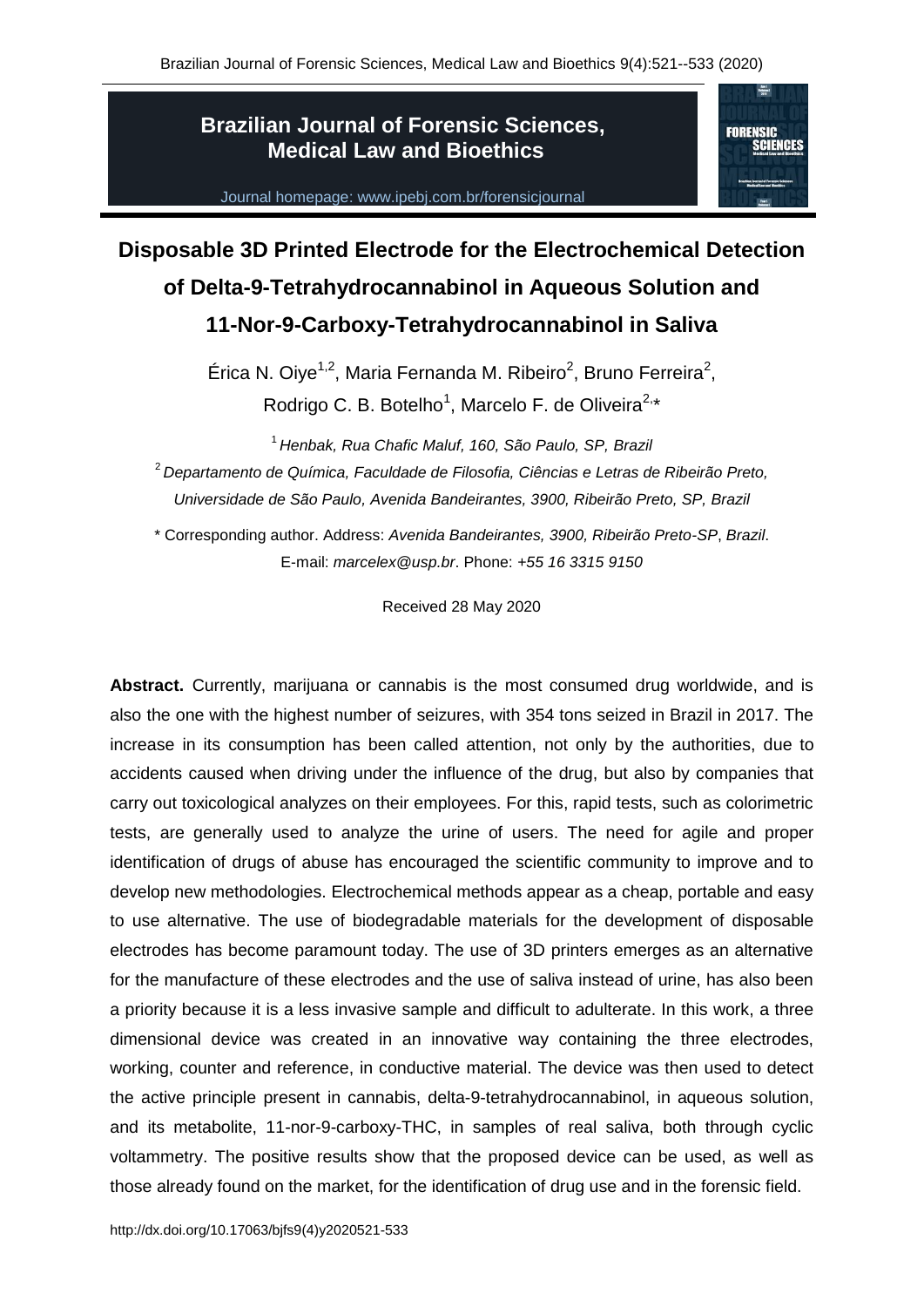**Keywords:** Forensic electroanalysis; Delta-9-tetrahydrocannabinol; Saliva; Voltammetry; 3Dprinted electrode.

#### **1. Introduction**

The history of mankind has been accompanied by the use of psychoactive substances, either for medicinal purposes or as an element of religious rites. Currently, the term drug, in its more restricted use, refers to illicit drugs in general, among which are cocaine, crack, LSD, ecstasy and marijuana, which is present in almost all related events with drug trafficking $^{1,2}.$ 

Marijuana, or cannabis, has the main psychoactive substance Δ9-THC (delta 9-THC, short for delta-9-tetrahydrocannabinol). Its main forms of presentation are as herbs (in one piece or crushed) or resins (hashish), whose concentration of Δ9-THC is higher. It can also be found in the form of a cigarette, ready to use, whose consumption can cause euphoria and hallucinations $^{3\text{-}6}$ .

According to the World Drug Report of 2019, cannabis trafficking is concentrated in the Americas, accounting for 60% of global seizures, with 38% being concentrated in South America<sup>7</sup>. In Brazil, the federal police seized more than 200 tons of marijuana per year between 2013 and 2018, with maximum seizures in 2017 at 354 tons $^8$ .

In addition to the analysis of the seized marijuana, there is also the need for the analysis of biological fluids, such as urine and saliva, to detect its metabolites, in order to confirm its consumption<sup>9</sup>. The highest concentrations of  $\Delta$ 9-THC and its main metabolite, 11-nor-9-carboxy-THC (also known as 11-COOH-THC), can be found in biological fluids, as plasma and oral fluid, between 3 and 6 hours after consumption, but its stay in the human system for several days $^{9\text{-}11}$ .

The use of saliva for the verification of drug use allows a less invasive sample collection and increases the difficulty of adulterating the sample<sup>12-14</sup>, being progressively more prioritized by government authorities, in cases of traffic accidents under the influence of such substances<sup>15</sup>, in monitoring of drug addicts<sup>16</sup>, as a clinical toxicology, to control the use of psychotropic substances in employees<sup>17</sup>, and even in sports, with anti-doping tests $^{18}$ .

Improving police officers' working conditions to identify the use of narcotics is crucial for driver control. Thus, the development of simple and specific drug detection methods, which can confirm at the scene of the occurrence if the illegal substance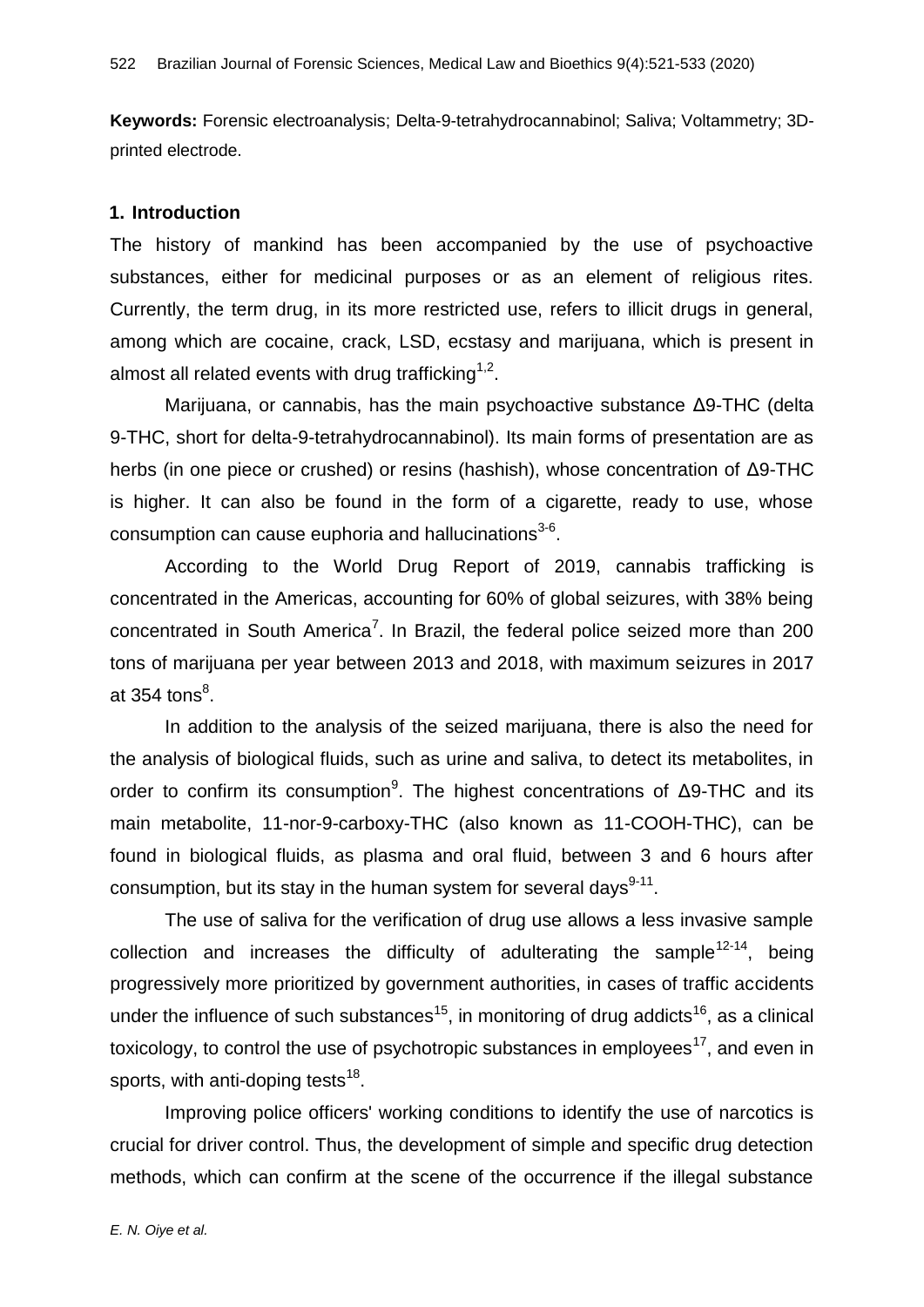was used, is a goal to be pursued to provide tools that facilitate the investigative work of the police.

Most of the preliminary tests used today, for field analysis, employ immunoassays, in which color changes are obtained for certain substances. These tests are easy to produce, cheap, fast and portable, but are mostly applied to urine $^{14,16,19}.$ 

Despite the practicality and low cost of colorimetric analysis, electrochemical sensors are a more versatile alternative $20,21$ , bringing together characteristics such as: 1) light and portable; 2) low cost; 3) have excellent reproducibility with high sensitivity and precision; and 4) it does not require the presence of a professional specialized in its use or instruments of complicated operation $^{21}$ .

Electrochemical techniques such as amperometric, potentiometric and voltammetric techniques have been frequently used in the last two decades for the detection and quantification of samples of forensic and pharmacological interest $^{22-26}$ . The literature involving voltammetric determination of Δ9-THC comprehends the use of electrodes with and without chemical modification. There are methodologies for its detection when in seized samples<sup>26-30</sup>, and in saliva<sup>31,32</sup>. However, it should be noted that in the literature only a few studies with artificial saliva have been reported for the electrochemical detection of  $\Delta$ 9-THC $^{33}$ .

When it comes to the development of fast, portable and low-cost chemical analysis devices, it is worth mentioning the use of disposable electrodes made in a 3D printer. These printers, initially created to supply needs in the field of engineering, have gained notoriety in other areas due to their speed of manufacture and the reduced use of raw materials, making it interesting for researchers and industry, especially due to its low cost and large-scale manufacturing $^{34\cdot 36}$ .

Despite the advantages of using electrochemical techniques, even considering this new possibility of using polymer as an electrode, there are few studies in the literature, involving the analysis of substances of forensic interest in biological matrix<sup>37</sup>.

Taking this into account, the present work proposes a methodology for the detection of ∆9-THC, in aqueous solution, and its metabolite, 11-COOH-THC, in saliva, using a polymeric material device (polylactic acid) printed on a 3D printer, containing the three electrodes, reference, auxiliary and working, and using the cyclic voltammetry methodology for voltammetric analyzes.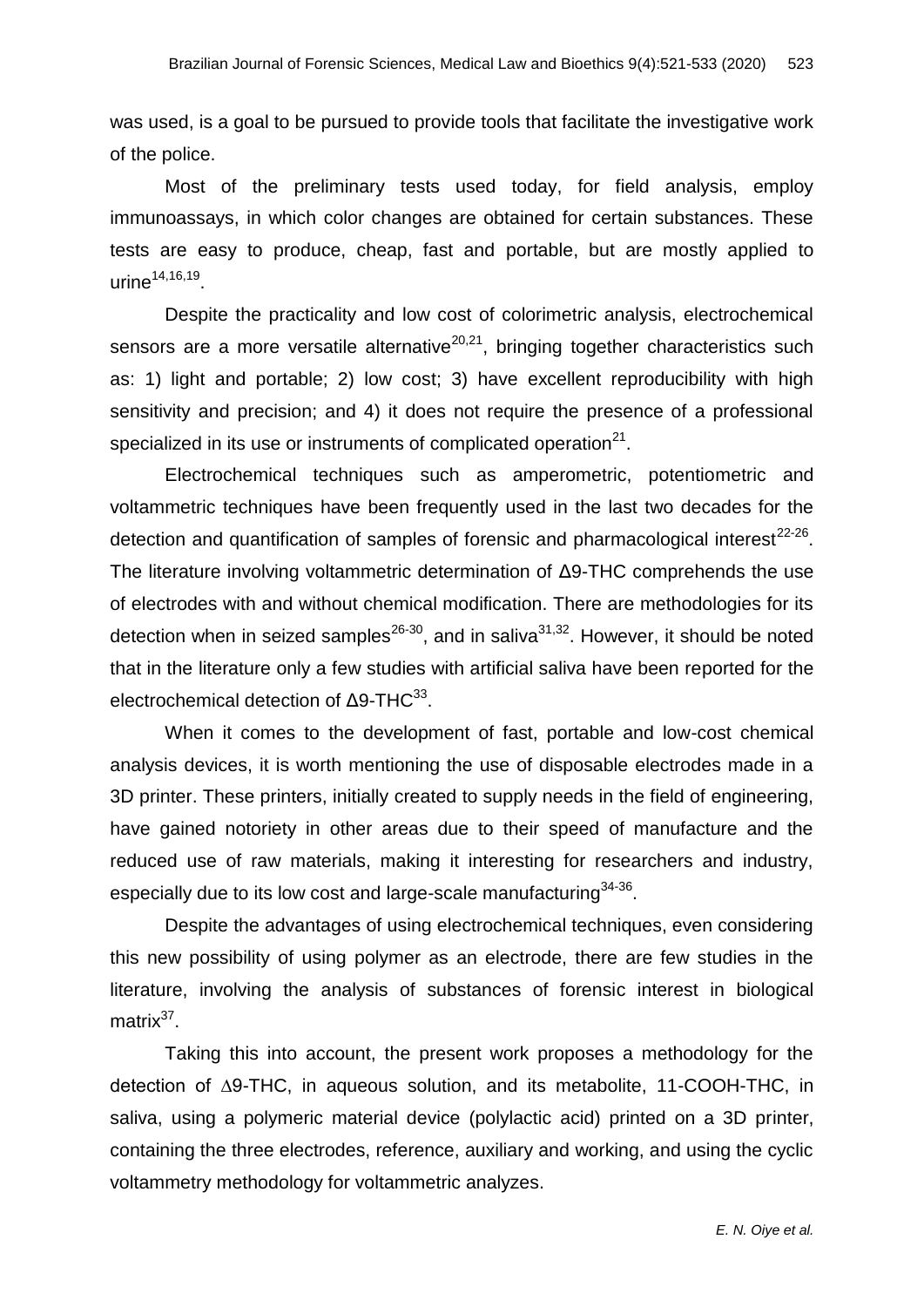#### **2. Materials and methods**

## **2.1. Three-dimensional printed electrode (3DE)**

The electrode design was developed using the Inventor (Autodesk) software and printed using a GTMax printer (model A1), with two extruder (0.45 mm nozzle size) at a temperature of 190 °C. The brown PLA filament was used as base and the black conductive PLA filament was used to draw the reference, counter and working electrodes. The printing established through the Simplify3D software.

The electrode design was based on the screen-printed electrodes already found on the market, maintaining the circular shape for the working electrode, while the reference and counter electrodes had their shape modified, Figure 1. After printing, the reference electrode was covered with a layer of silver ink, thus being considered a pseudo reference electrode. Also, to prevent the analytical solution from coming into contact with the electrical contacts, a barrier, in the form of a step, was added to the shape of the electrode.



**Figure 1.** Three-dimensional printed electrode without the silver ink on the reference electrode; (a) counter electrode; (b) working electrode; (c) reference electrode.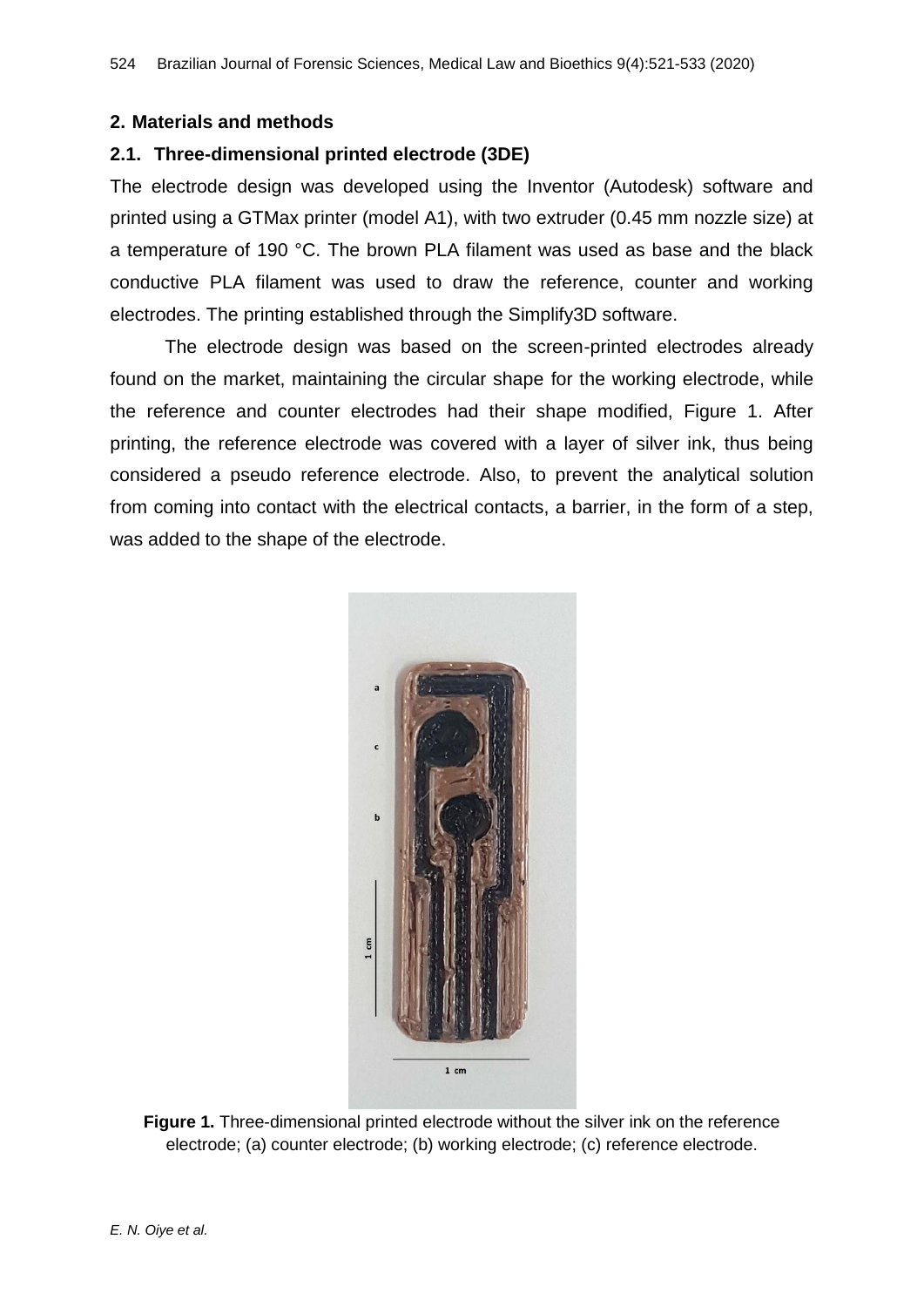#### **2.2. Standard solutions and samples**

For the analysis of ∆9-THC, the solutions were prepared in aqueous medium of KNO<sub>3</sub> 0.1 mol L<sup>-1</sup>, in different concentrations, from a standard solution of ∆9-THC (1 mg / mL - Cerilliant) in methanol.

Analyzes of the metabolite, 11-COOH-THC, were performed using samples of real saliva fortified with a standard solution of 11-COOH-THC (1 mg / mL - Cerilliant) in methanol. Solutions of saliva fortified with standard solution of ∆9-THC were also tested.

Colleagues from this study provided aliquots of their saliva, being collected in a 5.0 mL falcon tube. It is worth mentioning that they had not ingested coffee or any type of food in the 2 hours prior to collection, to minimize any type of interference from the matrix.

For the measurements, 1.0 mL aliquots of saliva were collected, and the analyte was added to it. From this solution, 0.5 mL was collected and diluted with an additional 0.5 mL of 0.3 mol  $L^{-1}$  KNO<sub>3</sub> aqueous solution. After homogenization, an aliquot of this final solution, approximately 200 µL, was deposited on the electrode surface and the reading was performed.

It should be noted that the analysis of the "sample blank" was also carried out. This blank is the saliva sample diluted in the solvent used to prepare the analyte solution, in this case, methanol (Merck, HPLC grade).

Deionized water was used to prepare all aqueous solutions.

## **2.3. Voltammetric analysis**

Voltammetric analyzes were performed on µAutolab III (Metrohm), using NOVA 1.11 software. The cyclic voltammetry was performed for the analysis of ∆9-THC and its metabolite 11-COOH-THC, with the objective of detecting it, that is, it focused only on the presence of voltammetric response for the analyte.

## **3. Results and discussion**

As already mentioned, the scientific police and some companies have as priority only the identification of drug use, and not the quantification of the dosage administered by the user. Devices found on the market, such as immunochromatographic tests, have this purpose, that is, they do not have quantitative information for analysis $^{14,19}$ . Since the highest concentrations of ∆9-THC are found between 1 and 2 hours after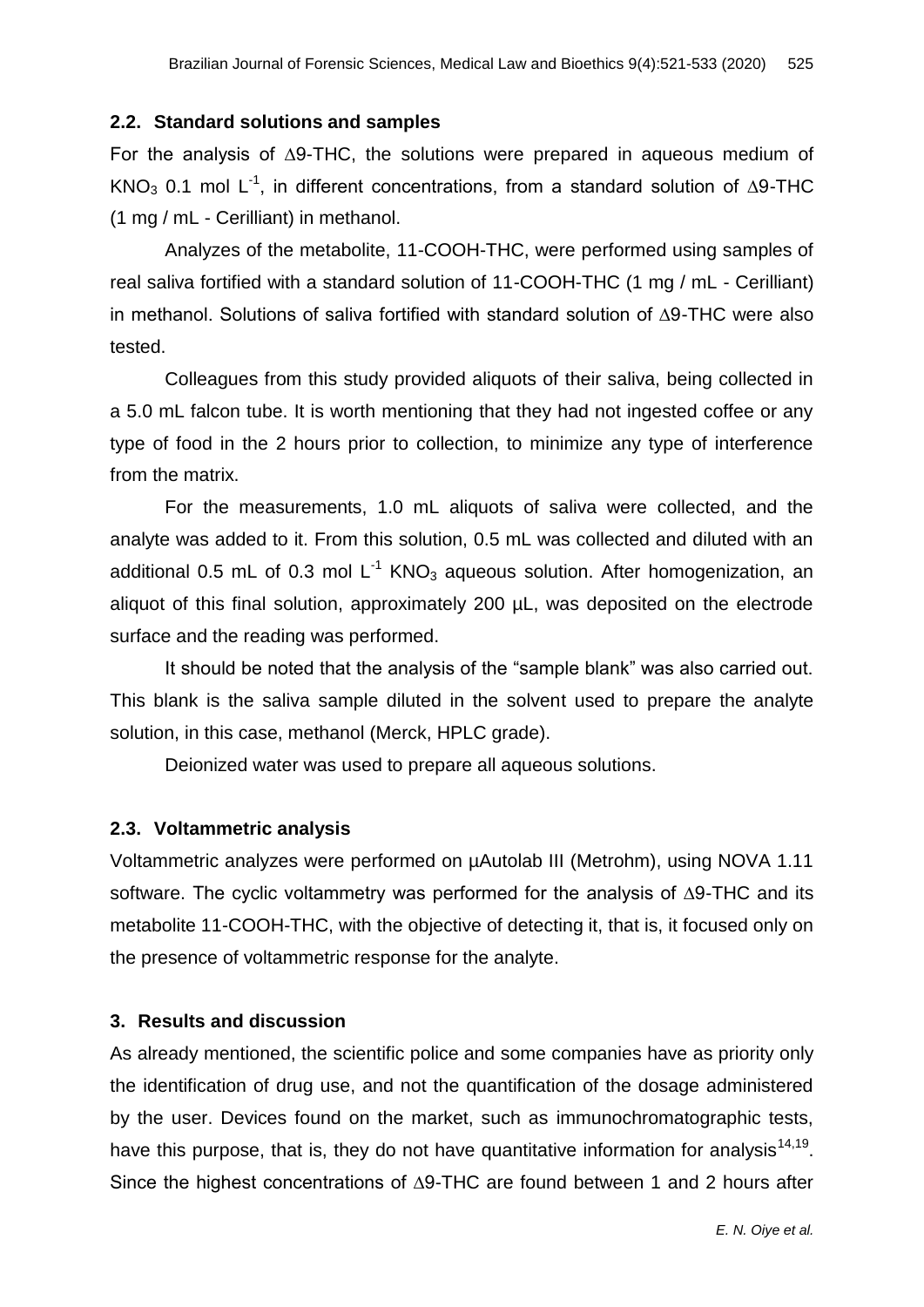the use of marijuana, it is necessary to take this time into account when using saliva as a sample medium. There is an important economic approach for the device, once it reduces in 75% the cost of a screen printed electrode when compared to a commercial one.

The registered patent, PI 1104489-6, describes an oral fluid analysis methodology for detecting drug abuse, including ∆9-THC. It is a micropotentiostat designated with more than 2 working electrodes whose purpose is the simultaneous detection of one or more drugs, using disposable electrodes. However, the results are not presented with the voltammogram records. The apparatus only confirms or not the presence of a drug $^{38}$ .

Following the same principle, ∆9-THC and 11-COOH-THC were detected using cyclic voltammetry.

#### **3.1. ∆9-THC analysis**

After the 3DE has been printed and the silver ink has completely dried, it was connected to the potentiostat and 200 µL of solution was deposited on its surface, covering the three electrodes, for analysis. The analytical conditions applied were based on methods already used in the literature<sup> $27,29$ </sup>. The optimization of voltammetric parameters results in the application of a pre-concentration of 10 s at -0.1 V, with potential range from -0.4 V to 1.0 V, and scan rate of 0.15 V s<sup>-1</sup>. The results will be presented only in the region of the voltammetric response and after the baseline of the voltammograms.

It is possible to observe that the analysis of ∆9-THC, in aqueous solution of KNO<sub>3</sub> 0.1 mol L<sup>-1</sup>, results in an oxidation peak in approximately 0.1 V. The same potential region already reported in the literature for organic solutions used as support electrolyte, Figure 2<sup>27,29</sup>.

Previous studies report that the presence of the phenolic group in the Δ9-THC structure results in the observed anodic response<sup>26,29</sup>. The reaction involved is represented in Figure 3.

Furthermore, it is still possible to observe the increase in the current response when the concentration of the analyte in the solution is increased, indicating that it may be possible to construct an analytical curve, relating the concentration of the analyte to the signal of the current response obtained. That is, it may be possible to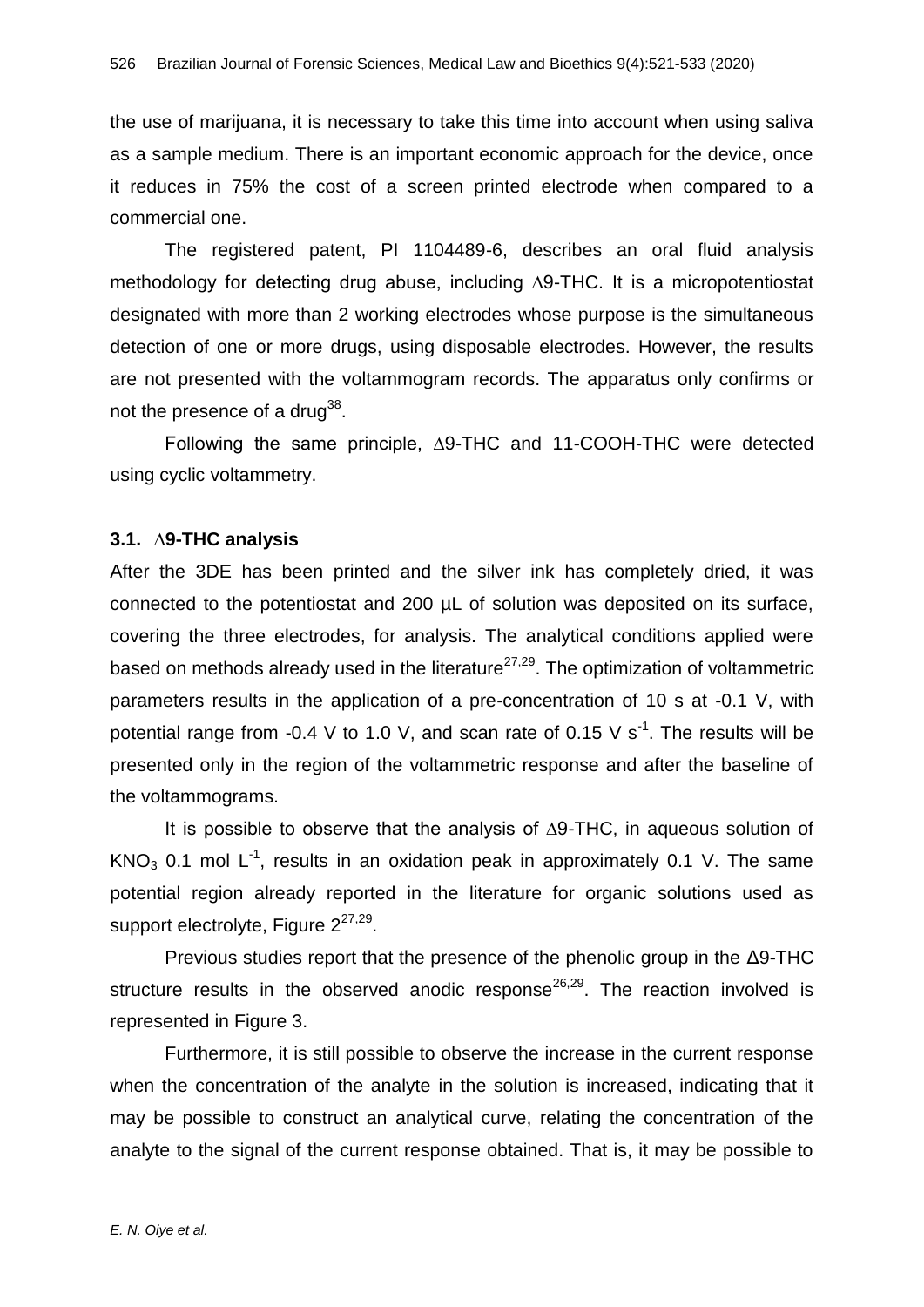use the method for a quantitative analysis of marijuana seized samples by the scientific police. The signal can be obtained in cutoff concentration 1.5 10<sup>-5</sup> mol L<sup>-1</sup>.



**Figure 2.** Voltammetric profile for ∆9-THC using the 3 dimensional printed electrode; preconcentration of 10 s at -0.1 V, and scan rate of 0.15 V s<sup>-1</sup>.



**Figure 3.** Oxidative reaction for the Δ9-THC.

The analysis of ∆9-THC added in saliva did not present any peak, so the application of the sensor is effective just for seized samples. The advantage is the low cost system applied in aqueous solution with low cost reagents.

#### **3.2. Analysis of 11-COOH-THC**

Since interest is the indication for the use of marijuana, the detection of its metabolite is essential. After a few hours of cannabis use, the concentration of its metabolite in saliva, 11-COOH-THC, is already high enough to be detected.<sup>9</sup>

To simulate a real sample, the use of real saliva fortified with the standard solution of the 11-COOH-THC was necessary to reproduce the condition of a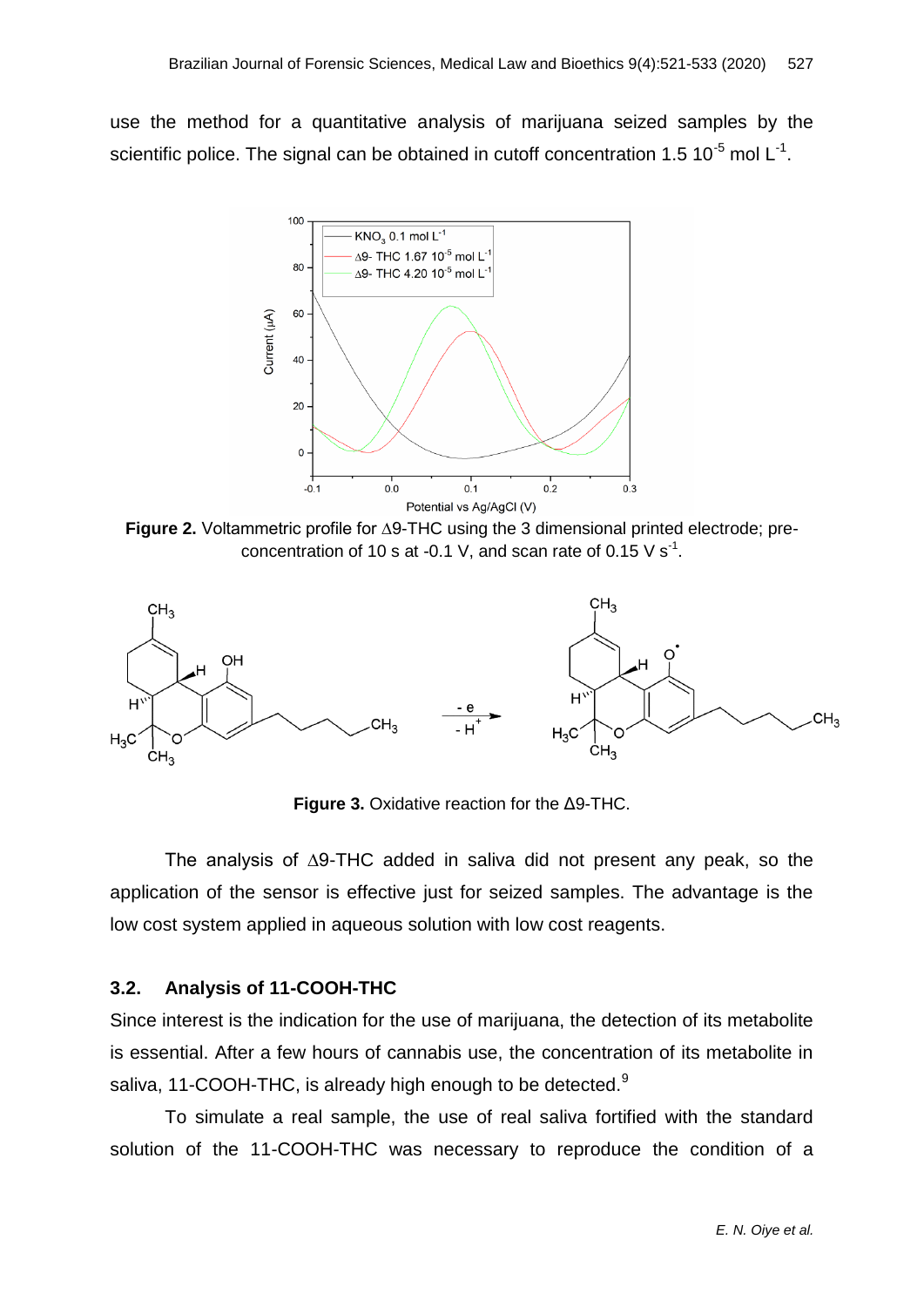marijuana user as much as possible. We opted for real saliva instead of artificial saliva to give more veracity to the experiment.

The same experimental conditions performed in the detection of Δ9-THC were then used to detect its metabolite. It is possible to observe the appearance of an oxidative peak again, but now in a region of different potential, approximately 0.55 V (Figure 4).



**Figure 4.** Voltammetric profile for the 11-COOH-THC using the 3 dimensional-printed electrode; pre-concentration of 10 s at -0.1 V, and scan rate of 0.15 V s<sup>-1</sup>.

The structural difference between the two analytes is only in the carboxylic group, as shown in the Figure 5 below. Therefore, the oxidative reaction of the metabolite, observed in voltammetry, should probably occur in the phenolic group, just as it does for Δ9-THC. The difference in peak potential could be explained due to this structural difference in the molecule.

The difference of approximately 0.45 V between the peak potentials for both analytes can also indicate that the proposed methodology is able to identify them when present in the same sample.

The analysis using several electrodes for the same solution showed a variation of approximately 8% in the experimental values obtained, showing the reproducibility achieved with the electrode and the proposed methodology. The substance 11-COOH-THC has a cutoff concentration 4.5  $10^{-5}$  mol L<sup>-1</sup>. This result can be explored for detecting minor concentrations, and the present work presents the possibility to expand the results in forensic area.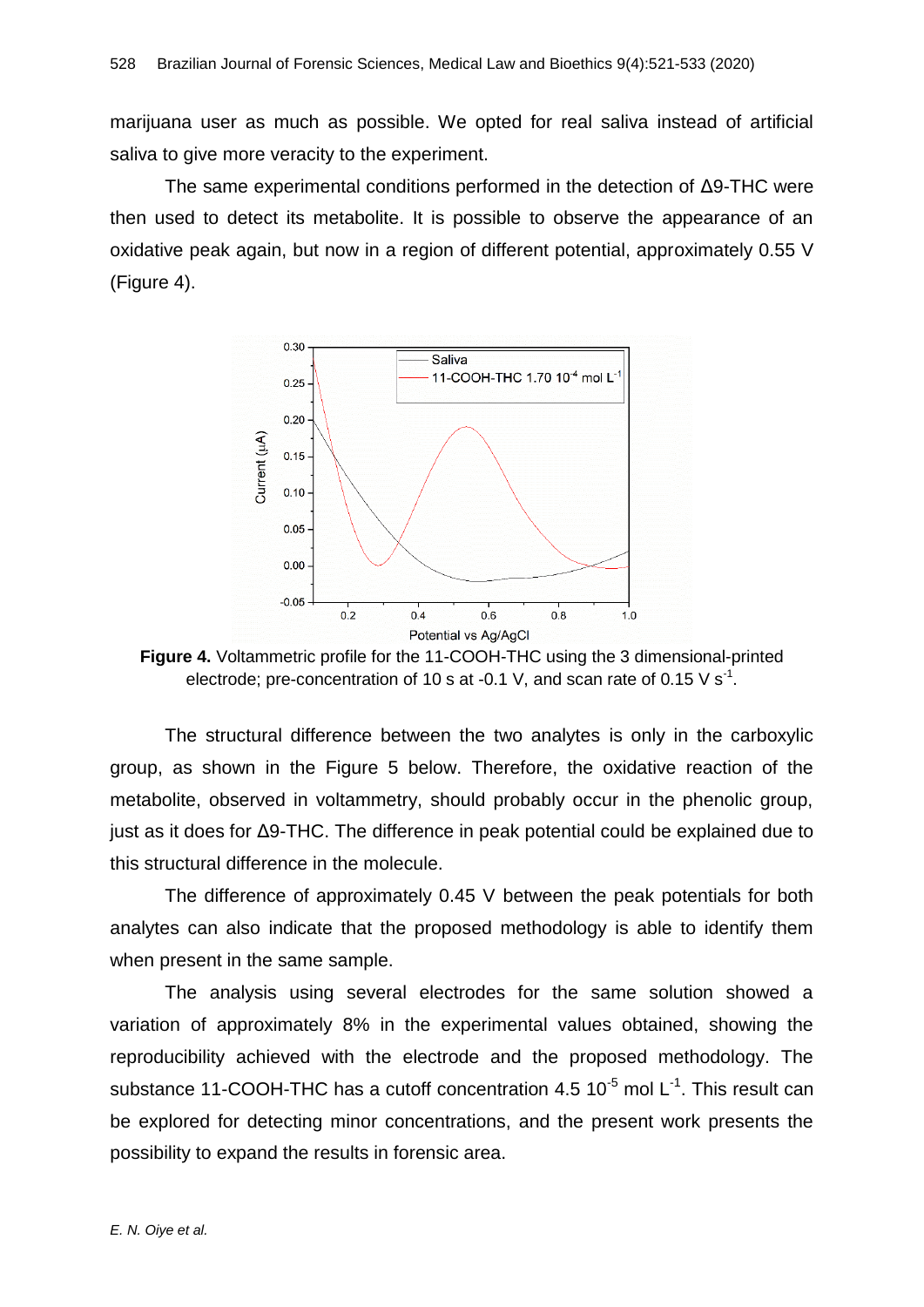

**Figure 5.** Structure of the metabolite, 11-COOH-THC.

# **4. Conclusions**

The results presented showed that it is possible to build, in a simple and practical way, an analytical device with PLA material in a 3D printing, being biodegradable and low cost. Still, as an innovation, the device was built containing the working, reference and counter electrodes, format not yet found in the literature for this type of material.

With the proposed device, it was possible to apply it for the detection of Δ9- THC in aqueous media, that can be used for analysis of seized samples, and also for the analysis of its metabolite, 11-COOH-THC, in real saliva samples, being possible to indicate the cannabis use. Those results demonstrate that the proposed device and methodology can be used for the same goal as immunoassays for forensic purposes.

# **Acknowledgements**

The authors thank Conselho Nacional de Desenvolvimento Científico e Tecnológico (CNPq), Coordenação de Aperfeiçoamento de Pessoal de Nível Superior (Process Capes Pro Forenses 25/2014), Fundação de Amparo à Pesquisa do Estado de São Paulo (FAPESP - Process 2016/23825-3) and Pesquisa Inovativa em Pequenas Empresas (PIPE – process 16/01013-7) for financial support. We also thank Dr. Cynthia Maria de Campos Prado Manso for revising and editing the text.

# **References**

1. Bonini SA, Premoli M, Tambaro S, Kumar A, Maccarinelli G, Memo M, Mastinu A. Cannabis sativa: a comprehensive ethnopharmacological review of a medicinal plant with a long history. J Ethnopharmacol. 2018;227:300-315. <https://doi.org/10.1016/j.jep.2018.09.004>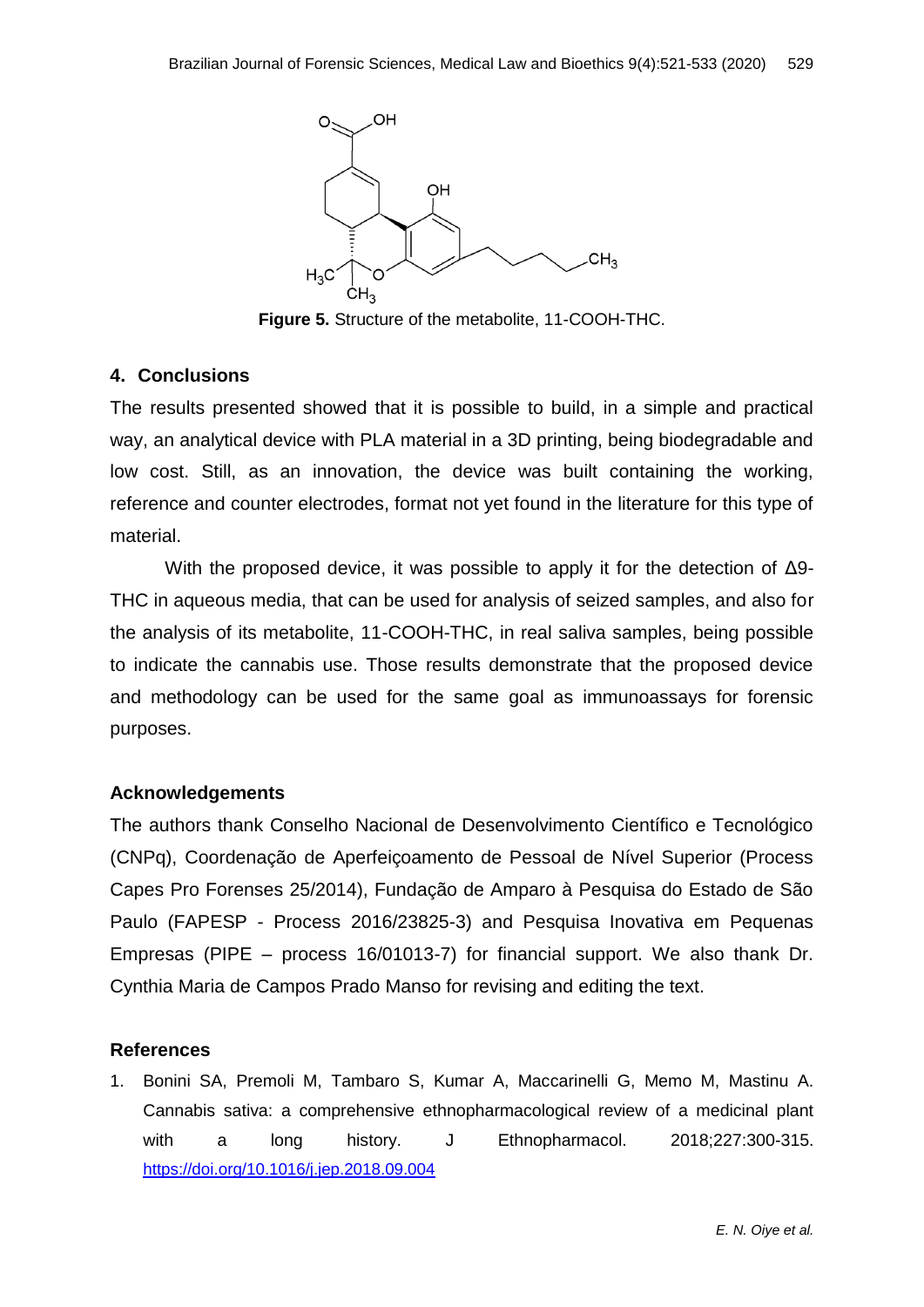- 2. United Nations Office on Drugs and Crime. World Drug Report 2019. Retrieved from https://wdr.unodc.org/wdr2019/.
- 3. Piluzza G, Delogu G, Cabras A, Marceddu A, Billitta S. Differentiation between fiber and drug types of hemp (*Cannabis sativa L*.) from a collection of wild and domesticated accessions. Genet Resour Crop Ev. 2013;60:2331-2342. [https://doi.org/10.1007/s10722-](https://doi.org/10.1007/s10722-013-0001-5) [013-0001-5](https://doi.org/10.1007/s10722-013-0001-5)
- 4. Kuddus M, Ginawi IAM, Al-Hazimi A. Cannabis sativa: an ancient wild edible plant of India. Emir J Food Agr. 2013;25(10):736-745. <https://doi.org/10.9755/ejfa.v25i10.16400>
- 5. D"Souza DC, Radhakrishnan R, Sherif M, Cortes-Briones J, Cahill J, Gupta S, Skosnik PD, Ranganathan M. Cannabinoids and psychosis. Curr Pharm Design. 2016;22:6380- 6391. <https://doi.org/10.2174/1381612822666160826105628>
- 6. Fernández-Artamendi S, Fernández-Hermida JR, Secades-Villa R, Garcia-Portilla P. Cannabis and mental health. Actas Esp Psiquiatri. 2011;39(3):180-90.
- 7. United Nations Office on Drugs and Crime (UNODC). World Drug Report 2017. Retrieve from https://wdr.unodc.org/wdr2019/.
- 8. Polícia Federal. Estatística de Drogas Apreendidas. Retrieved from http://www.pf.gov.br/imprensa/estatistica/drogas/.
- 9. Lee D, Huestis MA. Current knowledge on cannabinoids in oral fluid. Drug Test Anal. 2014;6(0):88-111. <https://doi.org/10.1002/dta.1514>
- 10. Wille SMR, Ramírez-Fernandez MM, Samyn N, Boeck GD. Conventional and alternative matrices for driving under the influence of cannabis: recent progress and remaining challenges. Bioanalysis. 2010;2(4):791-806. <https://doi.org/10.4155/bio.10.29>
- 11. Huestis MA. Human cannabinoid pharmacokinetics. Chem Biodivers. 2007;4(8):1770- 1804. <https://doi.org/10.1002/cbdv.200790152>
- 12. De Giovanni N, Fucci N. The state of the art on the use of oral fluid as alternative specimen in forensic toxicology. Curr Pharm Anal. 2008;4:258-273. <https://doi.org/10.2174/157341208786306180>
- 13. Bosker WM, Huestis MA. Oral fluid testing for drugs of abuse. Clin Chem. 2009;55(11):1910-1931. <https://doi.org/10.1373/clinchem.2008.108670>
- 14. Biermann T, Schwarze B, Zedler B, Betz P. On-site testing of illicit drugs: the use of th drug-testing device "Toxiquick<sup>®</sup>". Forensic Sci Int. 2004;143:21-25. <https://doi.org/10.1016/j.forsciint.2004.01.013>
- 15. Bondallaz P, Favrat B, Chtioui H, Fornari E, Maeder P, Giroud C. Cannabis and its effects on driving skills. Forensic Sci Int. 2016;268:92-102. <https://doi.org/10.1016/j.forsciint.2016.09.007>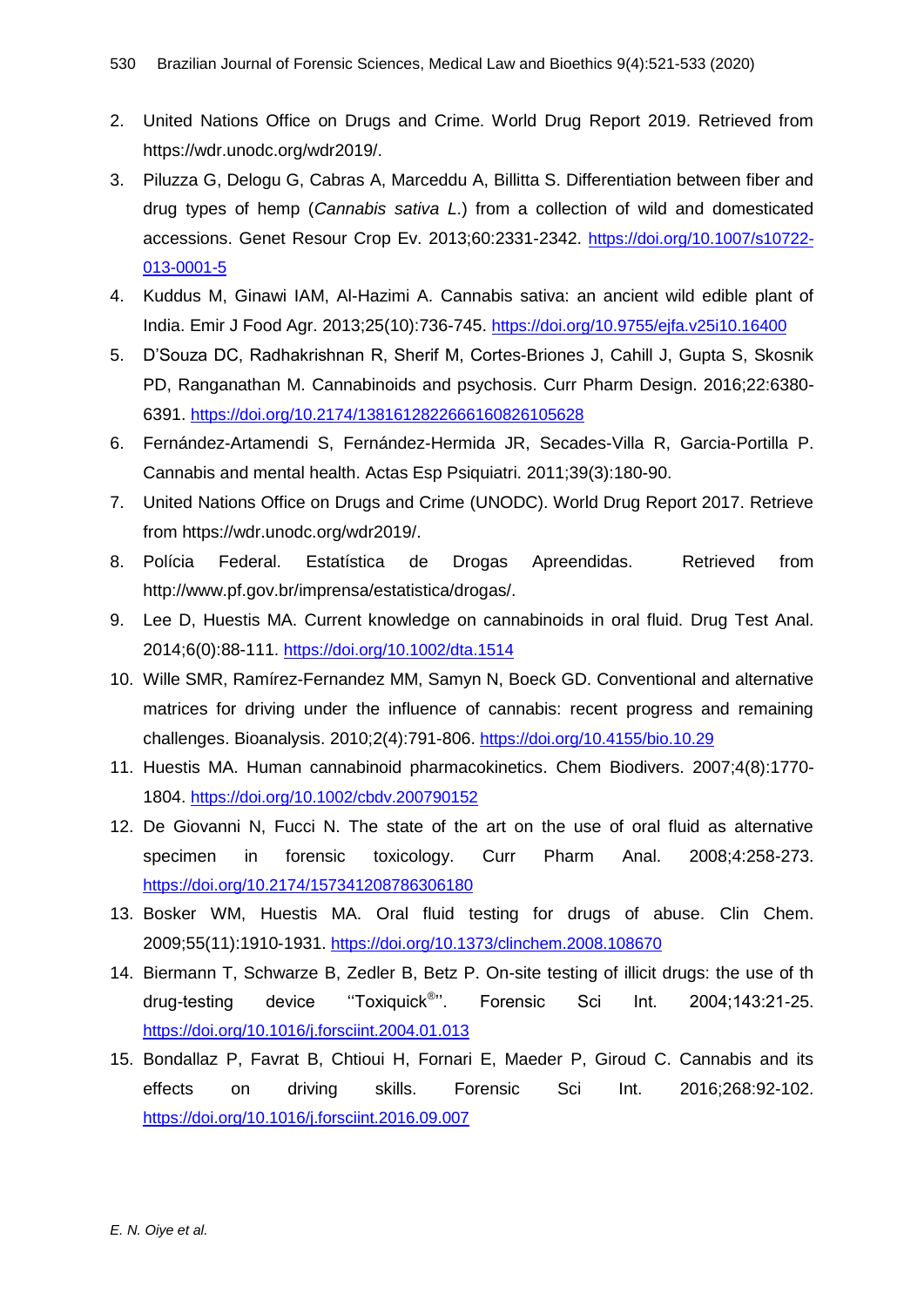- 16. Barthwell AG, Allgaier J, Egli K. Definitive urine drug testing in office-based opioid treatment: a literature review. Crit Rev Toxicol. 2018;48(10):815-838. <https://doi.org/10.1080/10408444.2018.1553935>
- 17. Allen KR. Screening for drugs of abuse: which matrix, oral fluid or urine?. Ann Clin Bioche. 2011;48:531-541. <https://doi.org/10.1258/acb.2011.011116>
- 18. Campos DR, Yonamine M, Moreau RLM. Marijuana as Doping in Sports. Sports Med. 2003;33(6):395-399. <https://doi.org/10.2165/00007256-200333060-00001>
- 19. Moore C, Crouch D. Oral fluid for the detection of drugs of abuse using immunoassay and LC–MS/MS. Bioanalysis. 2013;5(12):1555-1569. <https://doi.org/10.4155/bio.13.115>
- 20. Nie Z, Nijhuis CA, Gong J, Chen X, Kumachev A, Martinez AW, Narovlyansky M, Whitesides GM. Electrochemical sensing in paper-based microfluidic devices†. Lab Chip. 2010;10(4):477-483. <https://doi.org/10.1039/B917150A>
- 21. Wang Y, Xu H, Zhang J, Li G. Electrochemical sensors for clinic analysis. Sensors. 2008;8:2043-2081. <https://doi.org/10.3390/s8042043>
- 22. Crespi F. In vivo voltammetry and concomitant electrophysiology at a single microbiosensor to analyse ischaemia, depression and drug dependence. J Neurosci Meth. 2002;119:173-184. [https://doi.org/10.1016/S0165-0270\(02\)00176-0](https://doi.org/10.1016/S0165-0270(02)00176-0)
- 23. Pavlova V, Mirceski V, Komorsky-Lovric S, Petrovska-Jovanovic S, Mitrevski B. Studying electrode mechanism and analytical determination of cocaine and its metabolites at the mercury electrode using square-wave voltammetry. Anal Chim Acta. 2004;512:49-56. <https://doi.org/10.1016/j.aca.2004.02.035>
- 24. Komorsky-Lovric S, Gagic S, Penovski R. Voltammetric determination of benzoylecgonine. Anal Chim Acta. 1999;389:219-223. [https://doi.org/10.1016/S0003-](https://doi.org/10.1016/S0003-2670(99)00091-4) [2670\(99\)00091-4](https://doi.org/10.1016/S0003-2670(99)00091-4)
- 25. Chen N, Trowbridge CG, Justice JB Jr. Voltammetric studies on mechanisms of dopamine efflux in the presence of substrates and cocaine from cells expressing human norepinephrine transporter. J. Neurochem. 1998;71(2):653-665. <https://doi.org/10.1046/j.1471-4159.1998.71020653.x>
- 26. Novak I, Mlakar M, Komorsky-Lovric S. Voltammetry of immobilized particles of cannabinoids. Electroanal. 2013;25(12):2631-2636. <https://doi.org/10.1002/elan.201300410>
- 27. Balbino MA, Menezes MMT, Eleotério IC, Saczk AA, Okumura LL, Tristão HM, Oliveira MF. Voltammetric determination of  $Δ^9$ -THC in glassy carbon electrode: An important contribution to forensic electroanalysis. Forensic Sci Int. 2012;221:29-32. <https://doi.org/10.1016/j.forsciint.2012.03.020>
- 28. Balbino MA, Oliveira LS, Eleotério IC, Oiye EN, Ribeiro MFM, McCord BR, Ipolito AJ, Oliveira MF. The application of voltammetric analysis of  $\Delta^9$ -THC for the reduction of false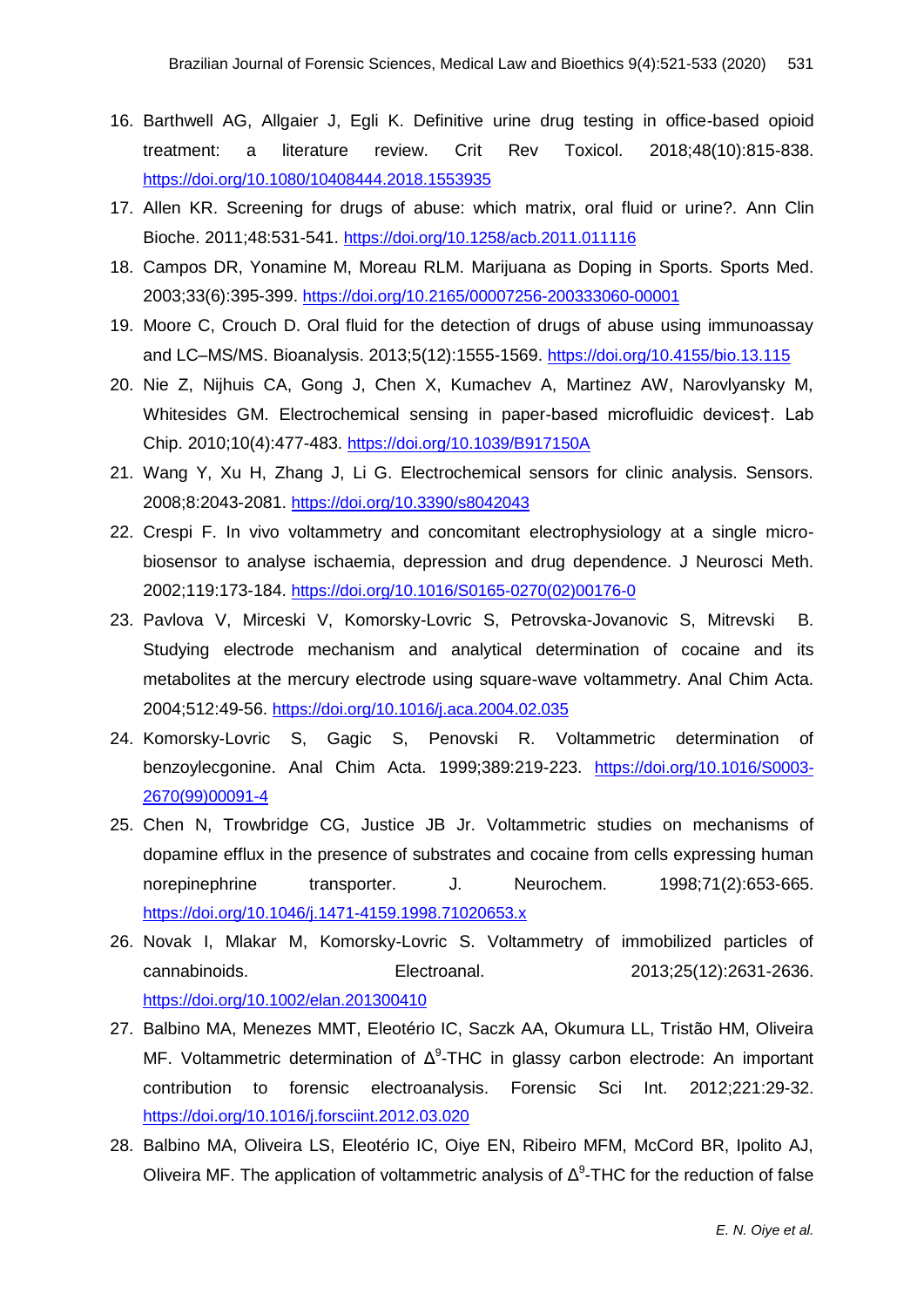positive results in the analysis of suspected marijuana plant matter. J Forensic Sci. 2016;61(4):1067-1073. <https://doi.org/10.1111/1556-4029.13059>

- 29. Balbino MA, Oiye EN, Ribeiro MFM, Junior JWC, Eleotério IC, Ipolito AJ, Oliveira MF. Use of screen-printed electrodes for quantification of cocaine and  $\Delta^9$ -THC: adaptions to portable systems for forensic purposes. J Solid State Electr. 2016;20:2435-2443. <https://doi.org/10.1007/s10008-016-3145-3>
- 30. Balbino MA, Eleotério IC, Oliveira LS, Menezes MMT, Andrade JF, Ipolito AJ, Oliveira MF. Comparative study between two different conventional working electrodes for detection of  $\Delta^9$ -Tetrahydrocannabinol using square-wave voltammetry: a new sensitive method for forensic analysis. J Brazil Chem Soc. 2014;25(3):589-596. <https://doi.org/10.5935/0103-5053.20140040>
- 31. Goodwin A, Banks CE, Compton RG. Graphite micropowder modified with 4-amino-2,6 diphenylphenol supported on basal plane Pprolytic graphite electrodes: micro sensing platforms for the indirect electrochemical detection of  $Δ<sup>9</sup>$ -Tetrahydrocannabinol in saliva. Electroanal. 2006;18(11):1063-1067. <https://doi.org/10.1002/elan.200603518>
- 32. Nissim R, Compton RG. Absorptive stripping voltammetry for cannabis detection. Chem Cent J. 2015;9:41. <https://doi.org/10.1186/s13065-015-0117-0>
- 33. Wanklyn C, Burton D, Enston E, Bartlett CA, Taylor S, Raniczkowska A, Black M, Murphy L. Disposable screen printed sensor for the electrochemical detection of delta‑9‑tetrahydrocannabinol in undiluted saliva. Chem Cent J. 2016;10:1-11. <https://doi.org/10.1186/s13065-016-0148-1>
- 34. Stephens B, Azimi P, El Orch Z, Ramos T. Ultrafine particle emissions from desktop 3D printers. Atmos Environ. 2013;79:334-339. <https://doi.org/10.1186/s13065-016-0148-1>
- 35. Palenzuela CLM, Novotný F, Krupička P, Sofer Z, Pumeraa M. 3D-Printed graphene/polylactic acid electrodes promise high sensitivity in electroanalysis. Anal Chem. 2018;90:5753-5757. <https://doi.org/10.1021/acs.analchem.8b00083>
- 36. Júnior PCG, Santos VB, Lopes AS, Souza JPI, Pina JRS, Junior GCAC, Marinho PSB. Determination of theobromine and caffeine in fermented and unfermented Amazonian cocoa (*Theobroma cacao L*.) beans using square wave voltammetry after chromatographic separation. Food Control. 2020;108:106887. <https://doi.org/10.1016/j.foodcont.2019.106887>
- 37. Katseli V, Economou A, Kokkinos C. A novel all-3D-printed cell-on-a-chip device as a useful electroanalytical tool: Application to the simultaneous voltammetric determination of caffeine and paracetamol. Talanta. 2020;208:120388. <https://doi.org/10.1016/j.talanta.2019.120388>